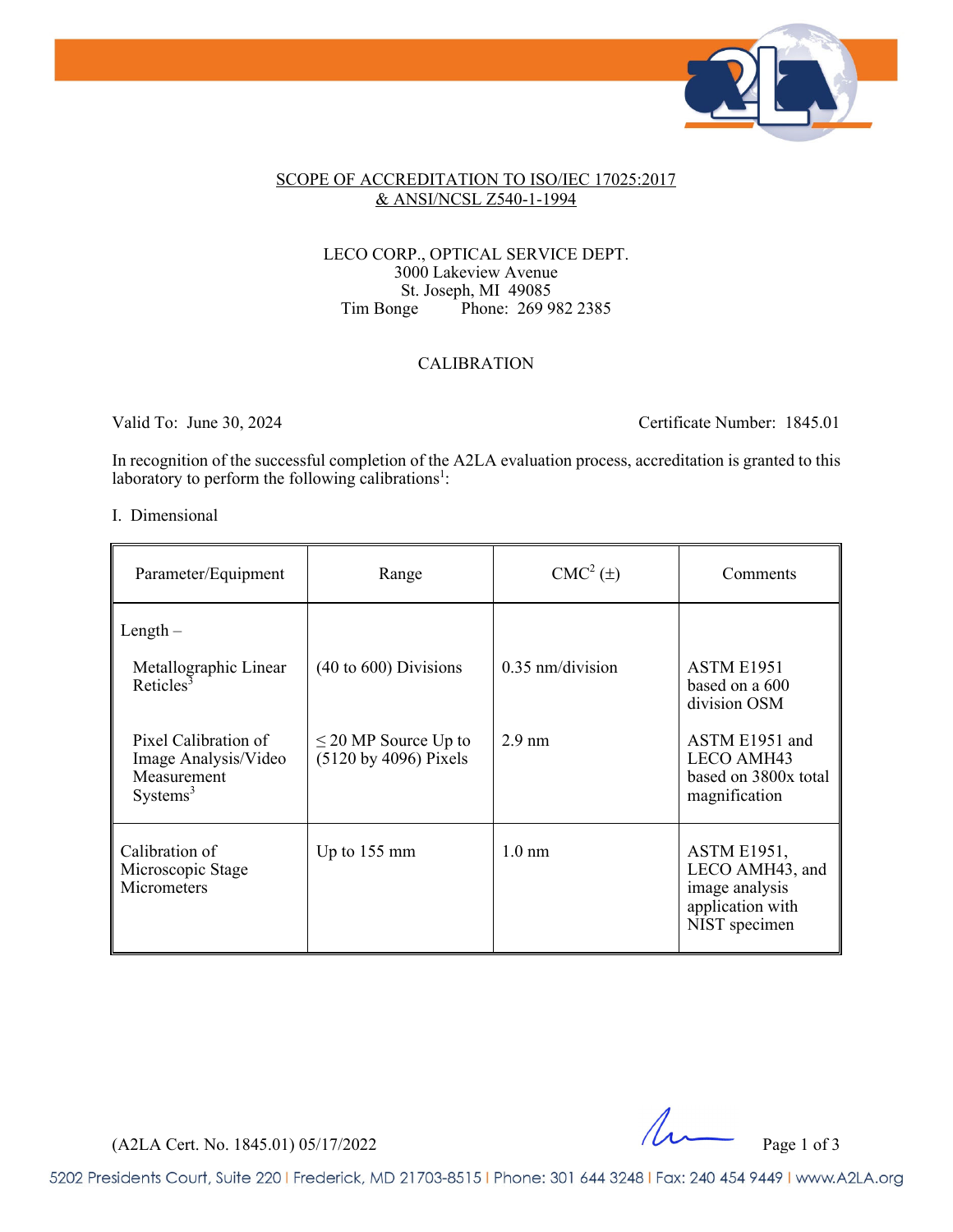# II. Mechanical

| Parameter/Equipment                                                                                        | Range                                       | $CMC2(\pm)$                                                                        | Comments        |
|------------------------------------------------------------------------------------------------------------|---------------------------------------------|------------------------------------------------------------------------------------|-----------------|
| Indirect Verification of<br>Knoop and Vickers<br>Hardness Testers <sup>3</sup> –                           |                                             |                                                                                    |                 |
| <b>Vickers</b><br>Loads $\geq$ 2 kg                                                                        | Low Range<br>Mid Range<br><b>High Range</b> | 1.1 % of certified diag.<br>0.78 % of certified diag.<br>0.6 % of certified diag.  | <b>ASTM E92</b> |
| Vickers<br>Loads $\leq 1$ kg                                                                               | Low Range<br>Mid Range<br><b>High Range</b> | 0.71 % of certified diag.<br>0.44 % of certified diag.<br>0.3 % of certified diag. |                 |
| Knoop<br>Loads $\leq 1$ kg                                                                                 | Low Range<br>Mid Range<br>High Range        | 0.68 % of certified diag.<br>0.42 % of certified diag.<br>0.2 % of certified diag. |                 |
| Knoop<br>Load 2 kg                                                                                         | Low Range<br>Mid Range<br><b>High Range</b> | 1.5 % of certified diag.<br>1.6 % of certified diag.<br>1.5 % of certified diag.   |                 |
| Indirect Verification of<br>Rockwell Hardness and<br>Rockwell Superficial<br>Hardness Testers <sup>3</sup> | HRBW:<br>Low<br>Medium<br>High              | 0.66 HRBW<br>0.54 HRBW<br>0.43 HRBW                                                | <b>ASTM E18</b> |
|                                                                                                            | HRC:<br>Low<br>Medium<br>High               | 0.35 HRC<br>0.33 HRC<br>0.31 HRC                                                   |                 |
|                                                                                                            | HREW:<br>Low<br>Medium<br>High              | 0.46 HREW<br>0.41 HREW<br>0.41 HREW                                                |                 |
|                                                                                                            | <b>HR30N:</b><br>Low<br>Medium<br>High      | 0.41 HR30N<br>0.36 HR30N<br>0.31 HR30N                                             |                 |
|                                                                                                            | HR30TW:<br>Low<br>Medium<br>High            | 0.50 HR30TW<br>0.42 HR30TW<br>0.34 HR30TW                                          |                 |

(A2LA Cert. No. 1845.01) 05/17/2022 Page 2 of 3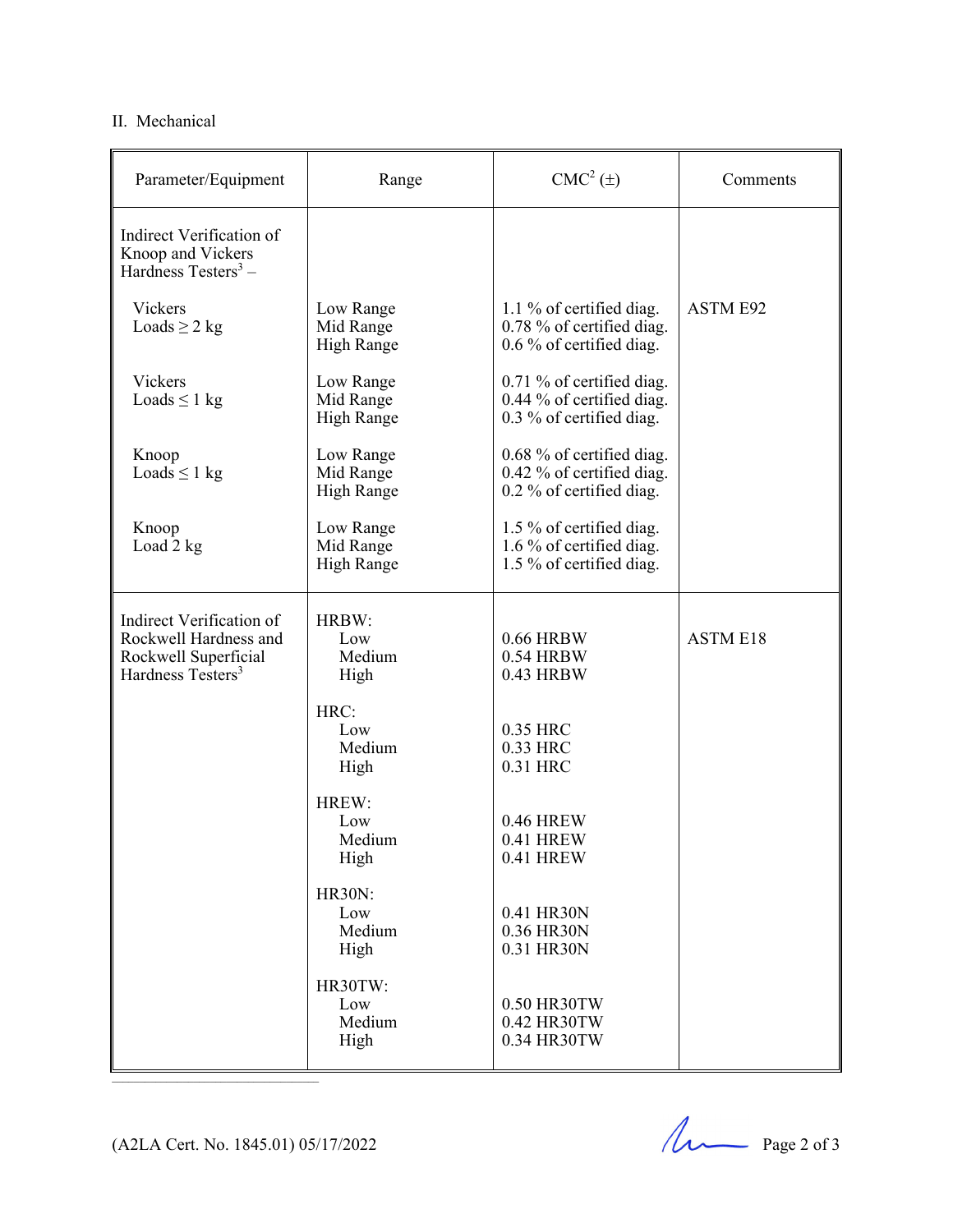- <sup>1</sup> This laboratory offers commercial calibration service and field calibration service.
- <sup>2</sup> Calibration and Measurement Capability Uncertainty (CMC) is the smallest uncertainty of measurement that a laboratory can achieve within its scope of accreditation when performing more or less routine calibrations of nearly ideal measurement standards or nearly ideal measuring equipment. CMCs represent expanded uncertainties expressed at approximately the 95 % level of confidence, usually using a coverage factor of  $k = 2$ . The actual measurement uncertainty of a specific calibration performed by the laboratory may be greater than the CMC due to the behavior of the customer's device and to influences from the circumstances of the specific calibration.
- <sup>3</sup> Field calibration service is available for these calibrations. Please note the actual measurement uncertainties achievable on a customer's site can normally be expected to be larger than the CMC found on the A2LA Scope. Allowance must be made for aspects such as the environment at the place of calibration and for other possible adverse effects such as those caused by transportation of the calibration equipment. The usual allowance for the actual uncertainty introduced by the item being calibrated, (e.g. resolution) must also be considered and this, on its own, could result in the actual measurement uncertainty achievable on a customer's site being larger than the CMC.

(A2LA Cert. No. 1845.01) 05/17/2022 Page 3 of 3